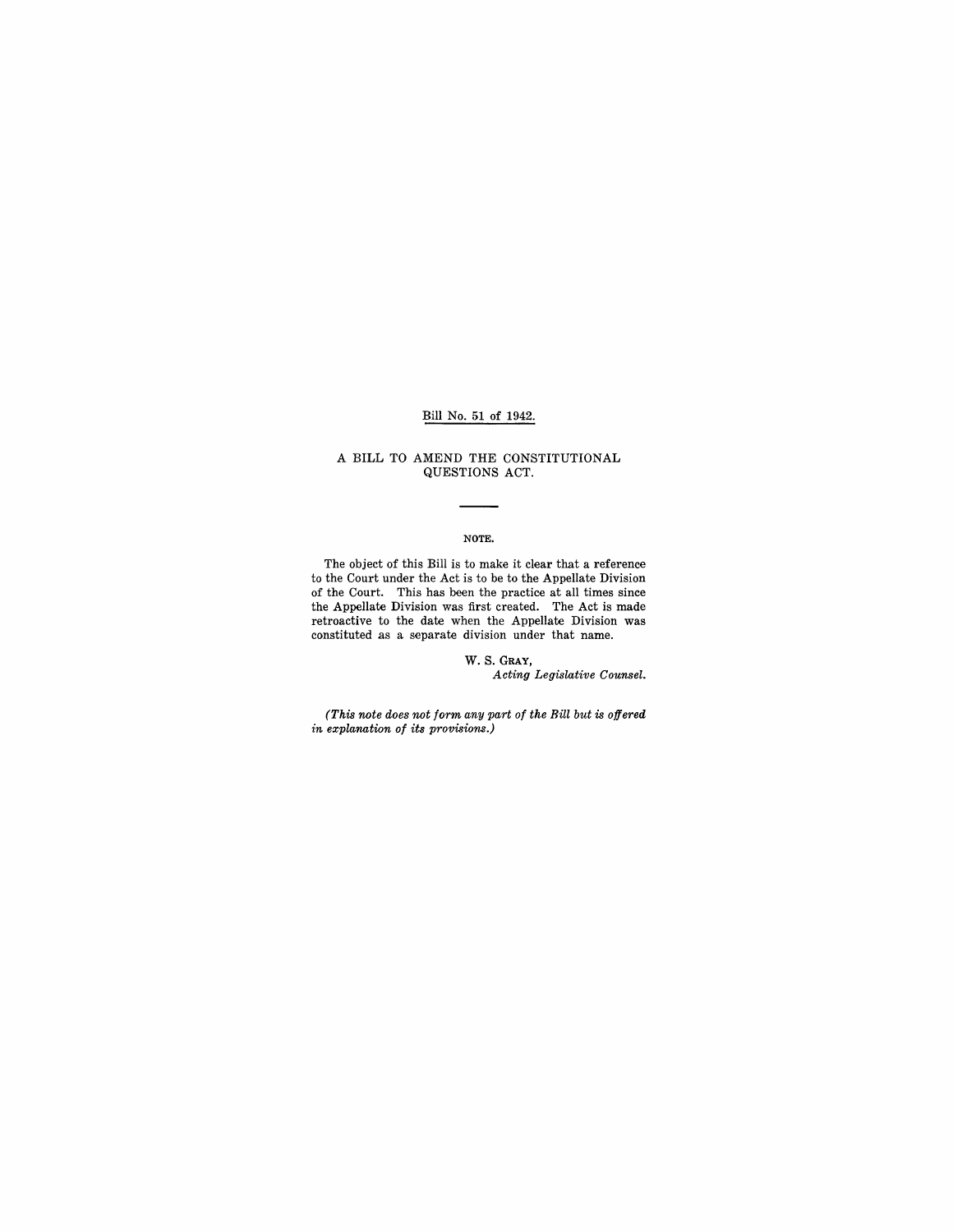# **BILL**

#### No. 51 of 1942.

An Act to amend The Constitutional Questions Act.

#### . *(Assented to* , 1942.)

**HIS MAJESTY, by and with the advice and consent of the Legislative Assembly of the Province of Alberta,** enacts as follows:

1 .. This Act may be cited as *"The Constitutional Ques-tions Act Amendment Act, 1942."* 

2. The Constitutional Questions Act, being chapter 89 of the Revised Statutes of Alberta, 1922, is hereby amended by adding after section 1 the following new section:

*"1a.* In this Act the words "Supreme Court" and "Court" mean the Appellate Division of the Supreme Court."

**3.** The said Act is further amended by adding after the word "Court", where it occurs in the first line of section 5 thereof, the following words "or the Chief Justice of Alberta".

**4.** This Act shall come into force on the day upon which it is assented to and on so coming into force shall be deemed to have been in force at all times since the fifteenth day of September, 1921.